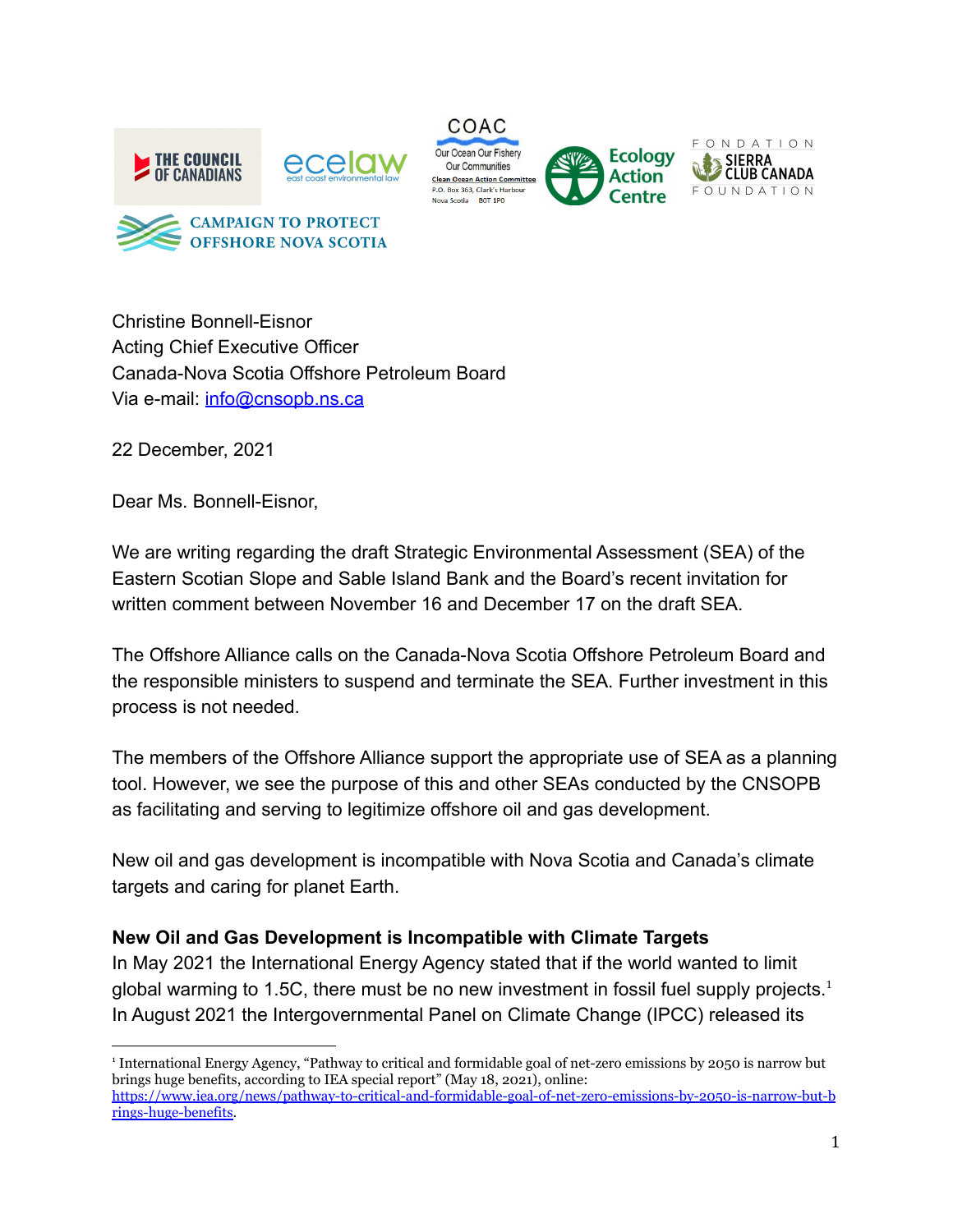Sixth Assessment Report calling for immediate, rapid, and large-scale reductions in greenhouse gas emissions. Dr. Andrew MacDougall, an associate professor of climate and environment at St. Francis Xavier University and an IPCC author, said recently that "if Canada is serious" about its *Paris Agreement* commitment to help meet the 1.5 degrees Celsius target, "there is no further need for oil and gas development. All of the fossil fuels that are necessary for the transition have already been found."<sup>2</sup>

Various jurisdictions have banned oil and gas exploration and production activity, and otherwise clearly signaled their path to "net zero."

*Quebec*

"We have set ourselves the goal of reducing our GHG emissions by 37.5% from 1990 levels by 2030 and achieving carbon neutrality by 2050.

"To reach these objectives, Quebec must resolutely take the path of a green economy.

"The Quebec government has therefore decided to definitively renounce the extraction of hydrocarbons on its territory. We must therefore capitalize on our strengths while transforming our economy in depth.

"From now on, we will focus on electricity and renewable energies."<sup>3</sup>

*New Zealand* effectively banned future oil and gas exploration permits in 2018 (with the exception of one terrestrial region, Taranaki on the North Island).<sup>4</sup>

## *British Columbia*

"In 1972, the Government of Canada imposed a moratorium on crude oil tanker traffic through Dixon Entrance, Hecate Strait, and Queen Charlotte Sound due to concerns over the potential environmental impacts. The moratorium subsequently extended to

<sup>2</sup> Michael Tutton, "Federal parties fuzzy on offshore future as scientists call for end to extraction" (September 15, 2021), online:

[https://atlantic.ctvnews.ca/federal-parties-fuzzy-on-offshore-future-as-scientists-call-for-end-to-extraction-1.558674](https://atlantic.ctvnews.ca/federal-parties-fuzzy-on-offshore-future-as-scientists-call-for-end-to-extraction-1.5586742)  $\overline{2}$  $\overline{2}$  $\overline{2}$ .

<sup>3</sup> Hon. François Legault, Premier of Quebec, "It's Time For Quebec to Project Itself into the Future" (speech, October 20, 2021), online:

[https://coalitionavenirquebec.org/en/blog/2021/10/20/now-is-the-time-for-quebec-to-project-itself-into-the-future](https://coalitionavenirquebec.org/en/blog/2021/10/20/now-is-the-time-for-quebec-to-project-itself-into-the-future/) [/](https://coalitionavenirquebec.org/en/blog/2021/10/20/now-is-the-time-for-quebec-to-project-itself-into-the-future/).

<sup>4</sup> Parliamentary Commissioner for the Environment, "Restricting the production of fossil fuels in Aotearoa New Zealand: A note on the ban on new petroleum permits outside onshore Taranaki," online:

[https://www.pce.parliament.nz/media/197015/restricting-the-production-of-fossil-fuels-in-aotearoa-new-zealand-fa](https://www.pce.parliament.nz/media/197015/restricting-the-production-of-fossil-fuels-in-aotearoa-new-zealand-faqs.pdf) [qs.pdf](https://www.pce.parliament.nz/media/197015/restricting-the-production-of-fossil-fuels-in-aotearoa-new-zealand-faqs.pdf) (undated).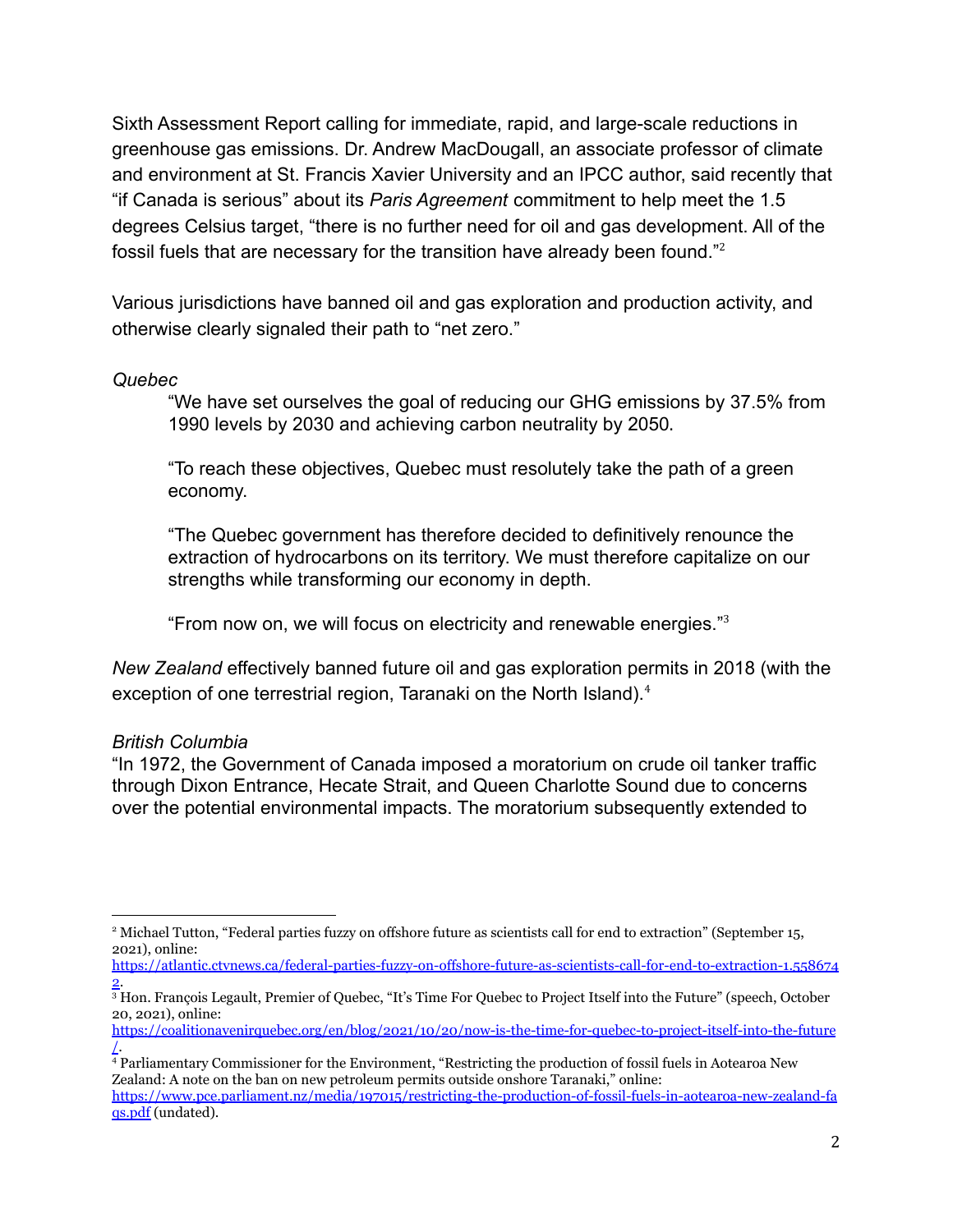include oil and gas activities. This was followed by a similar prohibition by the Government of British Columbia<sup>"5</sup>

## *Denmark*

"Denmark, the European Union's biggest oil producer, will stop offering new licenses in the North Sea and phase out production altogether in 2050."<sup>6</sup>

Launched at COP26 in Glasgow by Costa Rica and Denmark, the Beyond Oil and Gas Alliance now includes France, New Zealand, the Republic of Ireland, Portugal, and Sweden, as well as Quebec, Greenland, Wales, and California.<sup>7</sup>

## **Suspend and Terminate Strategic Environmental Assessment**

The Offshore Alliance, which is made up of environmental and fishing groups, is calling for the end to offshore oil and gas activity and a just transition:

**1.** Governments need to plan and execute the orderly closure of all oil and gas activity in the Nova Scotia offshore, and ensure that any transition to offshore renewable energy is a just and sustainable transition $8$ .

**2.** Specifically, all new offshore oil and gas exploration and development needs to be prohibited by 2022; and offshore oil and gas exploration and development needs to be phased out outright by 2025.

<https://rsc-src.ca/sites/default/files/fullreportEN.pdf>.

<sup>5</sup> Royal Society of Canada, *Report of the Expert Panel on Science Issues Related to Oil and Gas Activities, Offshore British Columbia* (Ottawa: February 2004) at 135. Online:

<sup>6</sup> Morten Buttler, "Denmark to End North Sea Oil Production in Milestone Deal" in *Bloomberg Green* (December 4, 2020), online:

[https://www.bloomberg.com/news/articles/2020-12-03/denmark-ends-north-sea-oil-exploration-drops-production](https://www.bloomberg.com/news/articles/2020-12-03/denmark-ends-north-sea-oil-exploration-drops-production-in-2050) [-in-2050.](https://www.bloomberg.com/news/articles/2020-12-03/denmark-ends-north-sea-oil-exploration-drops-production-in-2050)

<sup>7</sup> See <https://beyondoilandgasalliance.com/> and International Institute for Sustainable Development, "IISD Welcomes Launch of Beyond Oil and Gas Alliance, Honoured to Host its First Permanent Secretariat" (November 11, 2021), online: https://www.iisd.org/boga-launch.

<sup>&</sup>lt;sup>8</sup> The Canadian Centre for Policy Alternatives recently released a report detailing how other countries and sectors have developed and implemented transition plans.

https://www.policyalternatives.ca/sites/default/files/uploads/publications/National%20Office/2021/04/Roadmap% 20to%20a%20Canadian%20just%20transition%20act.pdf